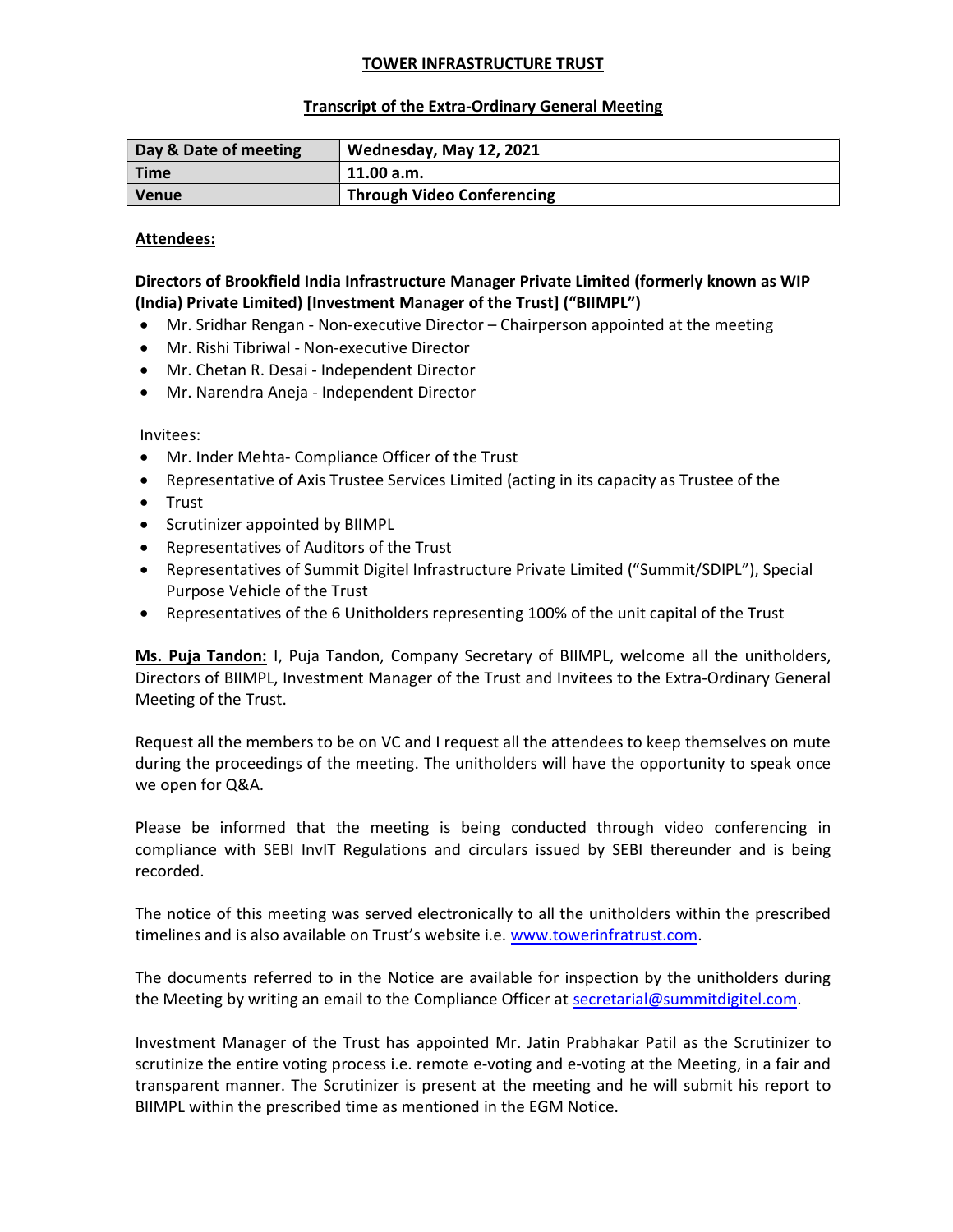On basis of Scrutinizer's Report, the result of the voting will be announced by the Trust on or before Friday, May 14, 2021 which will then be submitted to BSE Limited and will also be uploaded on the Trust's website.

Representatives of Deloitte Haskins & Sells LLP, Auditors of the Trust and Representative of Axis Trustee Services Limited, Trustee of the Trust are also attending the meeting.

I now propose to the Unitholders to appoint Mr. Sridhar Rengan, Chairperson of BIIMPL, as the Chairperson for the meeting and request the unitholders to convey their vote in the chat box by writing "Yes" or "No".

Can I request all the Unitholders to post their votes for Mr. Sridhar to be the Chairperson, in the chat box.

(Unitholders present at the meeting consented to appoint Mr. Rengan as the Chairperson of the meeting.)

With that, I would request Mr. Sridhar Rengan to chair the Meeting and commence the proceedings.

## Mr. Sridhar Rengan: Thank you Puja.

Thank you and Good Morning to everyone. I welcome each one of you to the Extra-Ordinary General Meeting of the Unitholders of Tower Infrastructure Trust.

I sincerely hope and pray that you and your family are all safe in this trying times. I have Mr. Chetan Desai, Mr. Narendra Aneja and Mr. Rishi Tibriwal, Directors of the Investment Manager, joining me through VC in this meeting from their respective locations. I request Mr. Narendra Aneja, Mr. Chetan Desai and Mr. Rishi Tibriwal to introduce themselves.

I confirm that:

- the Meeting is being attended by 6 Unitholders representing 100% of the unit capital of the Trust and the Trust has received the necessary corporate authorizations from the unitholders. The quorum being present, I call the meeting to order.
- All reasonable efforts have been made by Investment Manager, to enable unitholders to participate and vote on the items being considered at the meeting.
- Facility for remote e-voting was open for unitholders till Tuesday, May 11, 2021 till 5:00 p.m. and the facility for e-voting at the meeting is also available for unitholders.
- Only those unitholders who have not casted their votes through remote e-voting are eligible to cast their vote at the meeting.
- Voting process will be verified and scrutinized by Scrutinizer who will submit his report to the Chairperson within prescribed time as mentioned in the EGM Notice.
- With the permission of the Unitholders present at the meeting, I take the Notice of the Extra-Ordinary General Meeting as read.

Before we take up the agenda items, I have the Managing Director and CEO of SDIPL - Mr. Dhananjay Joshi, joining the meeting through VC. I am now requesting Mr. Joshi to give a brief update on the operational performance of the Trust Asset and probably he can spend couple of minutes and then there will Q&A session which will allow the unitholders to post any questions to the Management.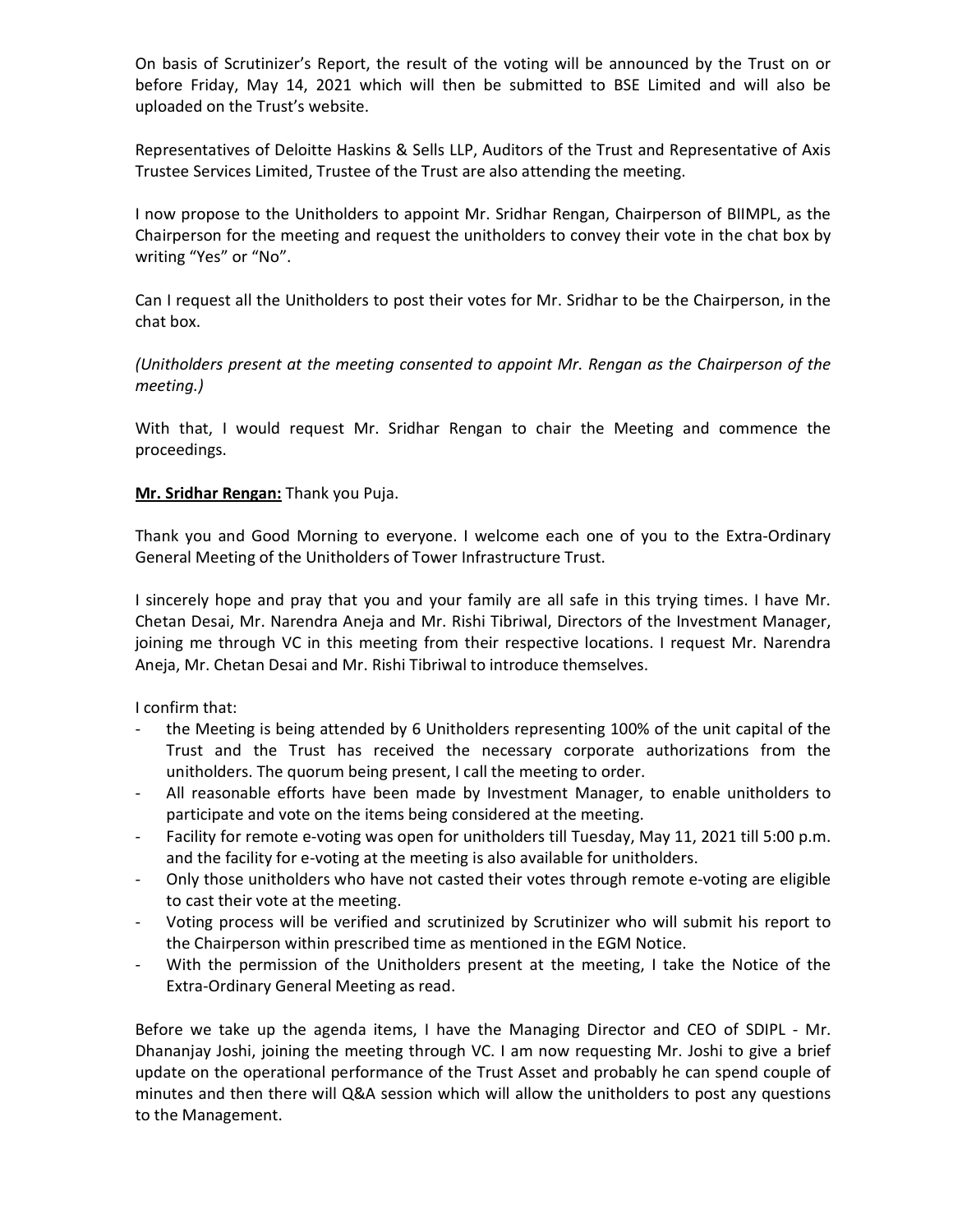Mr. Dhananjay Joshi: Thank you Sridhar. Good Morning and welcome everyone to the EGM of the Trust. I will give brief overview on the business update and progress of SDIPL.

The agenda that we will run today contains the following items viz. Leadership Team, Sales Update, Operations Update, Health, Health, Safety, Security, and Environment ("HSSE")/Legal/Risk Update, Finance Update and People & Culture Update.

The Leadership Team includes the Board of Director, CEO and MD-Myself, Chief Sales and Marketing Officer- Mr. Devesh Garg, Chief Operating Officer- Mr. Sachin Naik, Chief Human Resource Officer- Mr. Dewang Goohya, Chief Financial Officer- Mr. Rishi Tibriwal and Chief Risk Officer and Director Finance- Mr. Inder Mehta. I would like to give a background of all the team members.

We have close to about 75 years of experience in the management team into putting up the network. There are about 5,30,000 tower and Summit is the second largest TowerCo with 1,38,000 towers in India, post-merger of Bharti Infratel (Bharti Infratel and Indus Towers). Demand for Towers in new geography and for capacity augmentation is set to increase with focus on Fiberization to meet the 5G demand to back haul the traffic.

In terms of sales and marketing update, we have signed a 30 year Master Service Agreement with Jio, an anchor tenant. Summit had about 1,35,671 towers as on August 31, 2020 and we expect to receive the remaining sites to reach 1,74, 451 towers as per the agreement. We have also signed the Term sheet with Airtel and having started invoicing them for 98 sites. The priorities for Summit are to ensure timely collections against billing and commercial governance, implement order booking platform for new sharers and execute plan for external branding for Summit.

In terms of operation update, the team has maintained network uptime at 99.95% with focus on network performance through effective governance and engagement, against the target of 99.943% since Q4-20. The priorities for Summit are to focus on new site acquisition & compliances, implement ERP Systems & billing systems, focus on maximizing service order from sharer and regular engagement with sharer at circle for update on current deliveries.

In terms of HSSE/Risk/Legal update, we have implemented Risk Management framework and identified various risks. We have developed mitigation strategy for top risks to bring post mitigation risk level to medium and low and established governance committees for HSSE, Anti-Bribery & Anti-Corruption Program ("ABC"), Legal and Site Compliance and SOPs for investigation for site incidents. We have also set up HSSE Committee and implemented HSSE policies and procedures. Some of the priorities are to develop and implement HSSE manual based on Brookefield`s Global best practices, implement online incident reporting mechanism, conduct trainings to improve awareness and regular site visits to ensure adherence to HSSE policy.

We have rolled out ABC, Code of Business Conduct and Ethics Program and Ethics Hotline, implemented due diligence process for high risk contracts, obtained insurance policy for all required tangible assets, implemented site compliance policies & procedures and implemented compliance tool. We have a litigation management process to mitigate potential legal exposure and policies and procedures for managing  $3<sup>rd</sup>$  party contracts. Our focus would be on maintaining strong governance and alignment to Global best practices and ensure maintenance of compliances by business partner to meet our objectives.

I would like Mr. Rishi Tibriwal to give a brief update on Finance.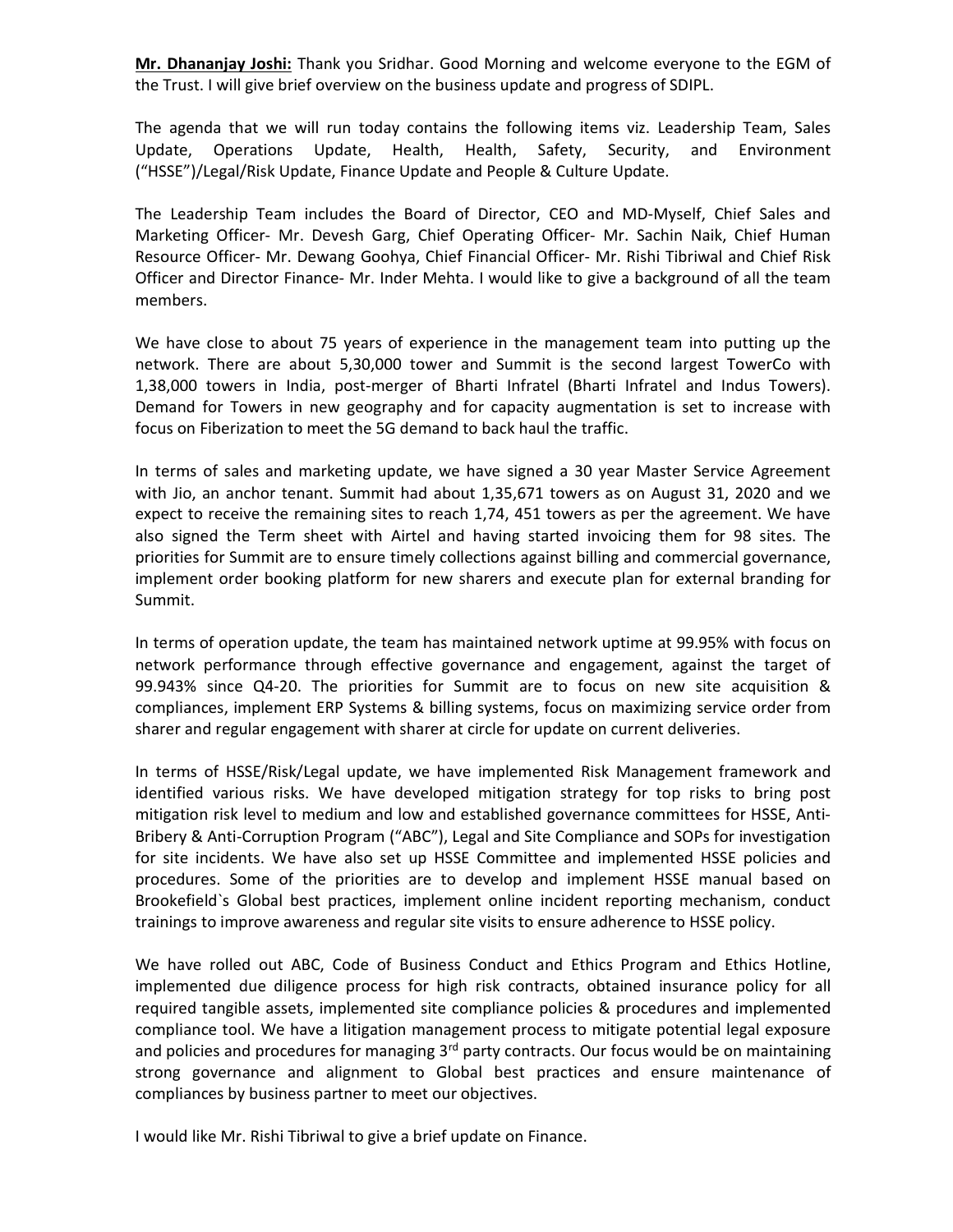## Mr. Rishi Tibriwal: Sure Mr. Dhananjay Joshi.

Just as a highlight the statutory audit of annual financial statements of the Trust for the year ended March 31, 2021 is still under process and will be completed shortly. Financial information for the six months ended September 30, 2020 are reviewed by the auditors and filed with the stock exchange and also available on our website.

In the first six months, we have managed to make 6 monthly distributions to the Unitholders of the Trust from October to March 2021. We have planned to make a quarterly distribution for April to December 2021.

On Summit Level, we have obtained a 'AAA' credit rating from CRISIL and CARE for issuance of Non-Convertible Debentures ("NCDs") aggregating Rs. 118,360 million on private placement basis. We have set up interim accounting system, accounting processes and policies and obtained Lower withholding Tax Order for FY2021-22 and eliminated trapped cash. Our priorities are to implement new ERP and billing systems, maintain a robust control environment and SOX implementation and timely filing of statutory compliances.

In terms of capital structure of the Trust, SDIPL is the only investment of the Trust and has a sanctioned borrowing limit of Rs. 300 billion from banks out of which Rs. 180 billion have been borrowed currently. Summit has debts with the floating rate ~8% under the long term borrowing facilities of Rs. 65 billion and under listed NCDs of Rs. 118 billion. Most of our debt tenure is 12 years with 2 years moratorium and we have planned to utilize the existing facility for acquisition of the remaining sites. Our priority is to refinance debt by non-amortization options and fixed interest rate basis.

Mr. Dhananjay Joshi: Thank you Mr. Tibriwal. The last part of the update consists of the people and culture update. We call ourselves as a large start up because we have developed organization structure as per business requirement with focus on diversity. We have hired more than 100 employees approximately since September 2020 (released 1 offer every 2 days during Covid period). We have implemented HR Operation processes and designed performance management policy. We have further executed key central contracts for road travel, ticket bookings and hotels, designed and rolled out HR and Admin policies, completed set up of new Corporate office and planned phased hiring as per business requirement. Our priorities are to build unique organization culture, complete hiring by Q4 FY2021-22 end, set up regional offices, robust and transparent performance management system and identifying training needs, develop training calendars.

In terms of Covid situation, Summit is working towards providing seamless assistance to staff by:

- $\triangleright$  Issuing medical advisory to all employees;
- Engaging  $3^{rd}$  party service provider to provide diagnostic and medical support;
- $\triangleright$  Appointing designated Single Point of Contact (SPOC) across regions to provide support locally to affected employees;
- $\triangleright$  Tracking and monitoring all affected employees and their families;
- $\triangleright$  Organizing sessions by medical professionals on Covid treatment and recovery;
- $\triangleright$  Planning to conduct vaccination drive for employees; and
- $\triangleright$  Making contribution towards CSR budget for Covid care.

This was a brief on the business of SDIPL. Thank you. Anybody having any questions on it then happy to answer.

Mr. Sridhar Rengan: Thank you Mr. Dhananjay. That was a really detailed presentation. I have to commend you and the team for taking over stabilizing the asset in these challenging times. Infact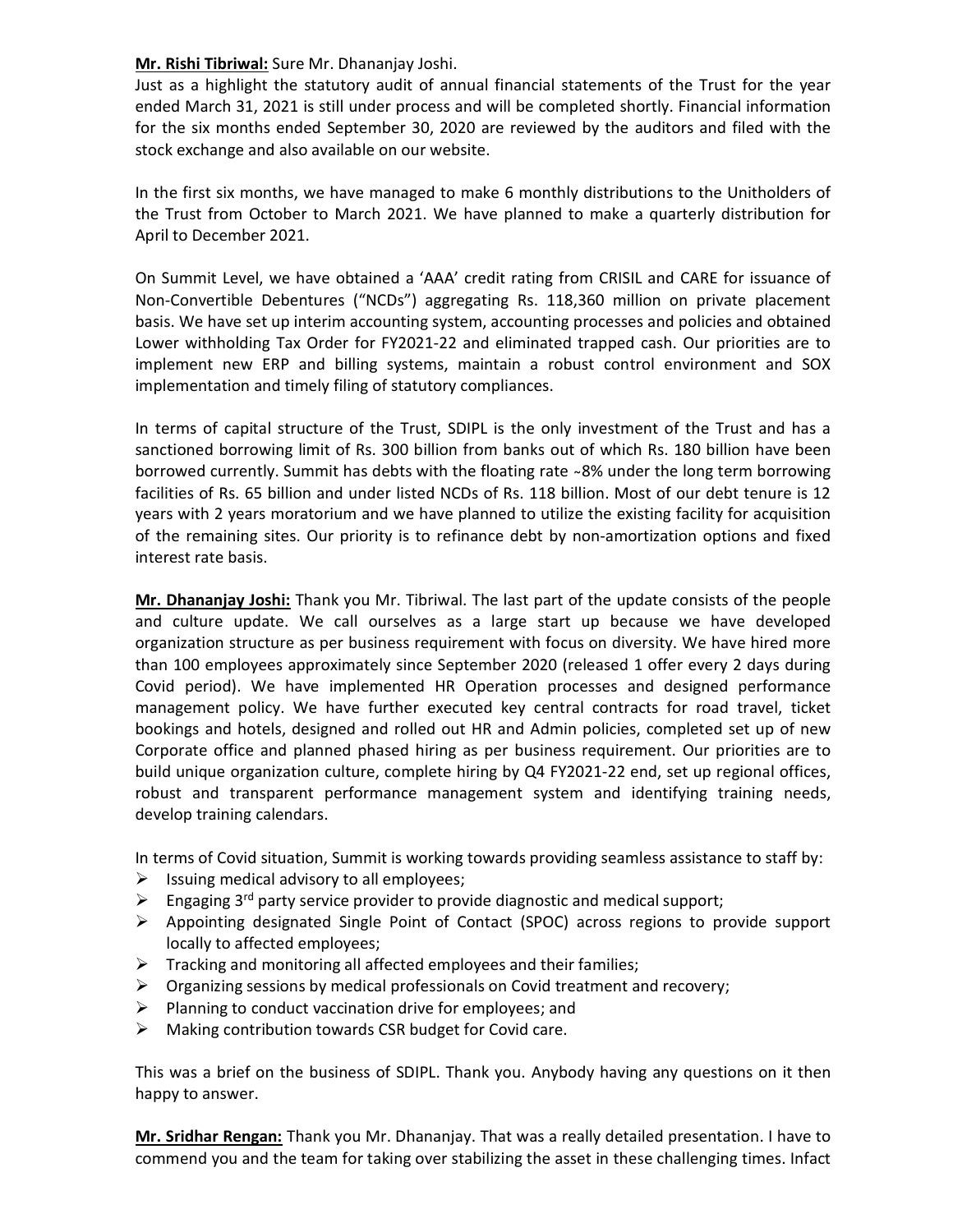I also take pride in the various measures that you have enumerated in the last section in providing necessary support to your employees which is so necessary in these difficult times. So my fellow colleagues and the Board and members wishing you the best in your journeys ahead. We are now opening up for the Q&A session. I would like them to be kept brief.

The Unitholders who wish to speak or have any query or any comments on the business update laid out by Mr. Joshi earlier, may post their question in the chat box or click on the "Raise Hand" tab available on the screen.

Ms. Puja Tandon: So, we have received questions from Mr. Aneesh Srivastava (Representative of Start Health), I would request if we can answer:

# Q. We were targeting approximately 1,74,000 towers to rollout by March 31, 2021, so is there any specific reason for the delay

Mr. Sridhar Rengan: Mr. Joshi, if you would like to take that up.

Mr. Dhananjay Joshi: As part of the agreement, the timeline to reach 1,74,000 towers is August 2022. So we are on that track and we will reach our target by that time. There might be initial delay now due to Covid situation but I am sure once the situations stabilizes, they will ramp up and reach that number as per the contract time line.

# Q. How many towers are fiberized as of now.

Mr. Dhananjay Joshi: For Summit towers, over 60% of the towers are fiberized. Probably we are the one of the largest entity having fiberized towers in India. As I said the national average is only 34% and major contribution is coming from Summit Digitel.

### Q. Have we faced any problem in Punjab during the farmer crises.

Mr. Dhananjay Joshi: Yes. We had challenges because there was some wrong perception being spread on social media. So we had around 600 sites affected initially but after once we did our escalation both from our partners and also through TAIPA and COAI, things came down and I think we were doing much better and there were no physical losses as such. Very few items were damaged but otherwise the network was back on track after that.

### Q. What would be the current leverage on the Company.

Mr. Rishi Tibriwal: I could take that question. At the Trust level, we have 18,000 crores of borrowing against our equity of about 25,000 crores. This leverage will increase to 30,000 crores by the time we finish our tower rollout.

Mr. Sridhar Rengan: I kind of want to confirm that we are kept on by the terms of SEBI InvIT Regulations which itself provides for limiting the total leverage to 1:1 and I think they are well below that right now.

Mr. Aneesh Srivastava: What would be the average cost of borrowing here?

Mr. Rishi Tibriwal: About 8%.

Mr. Aneesh Srivastava: Okay. Fine. Thank you very much.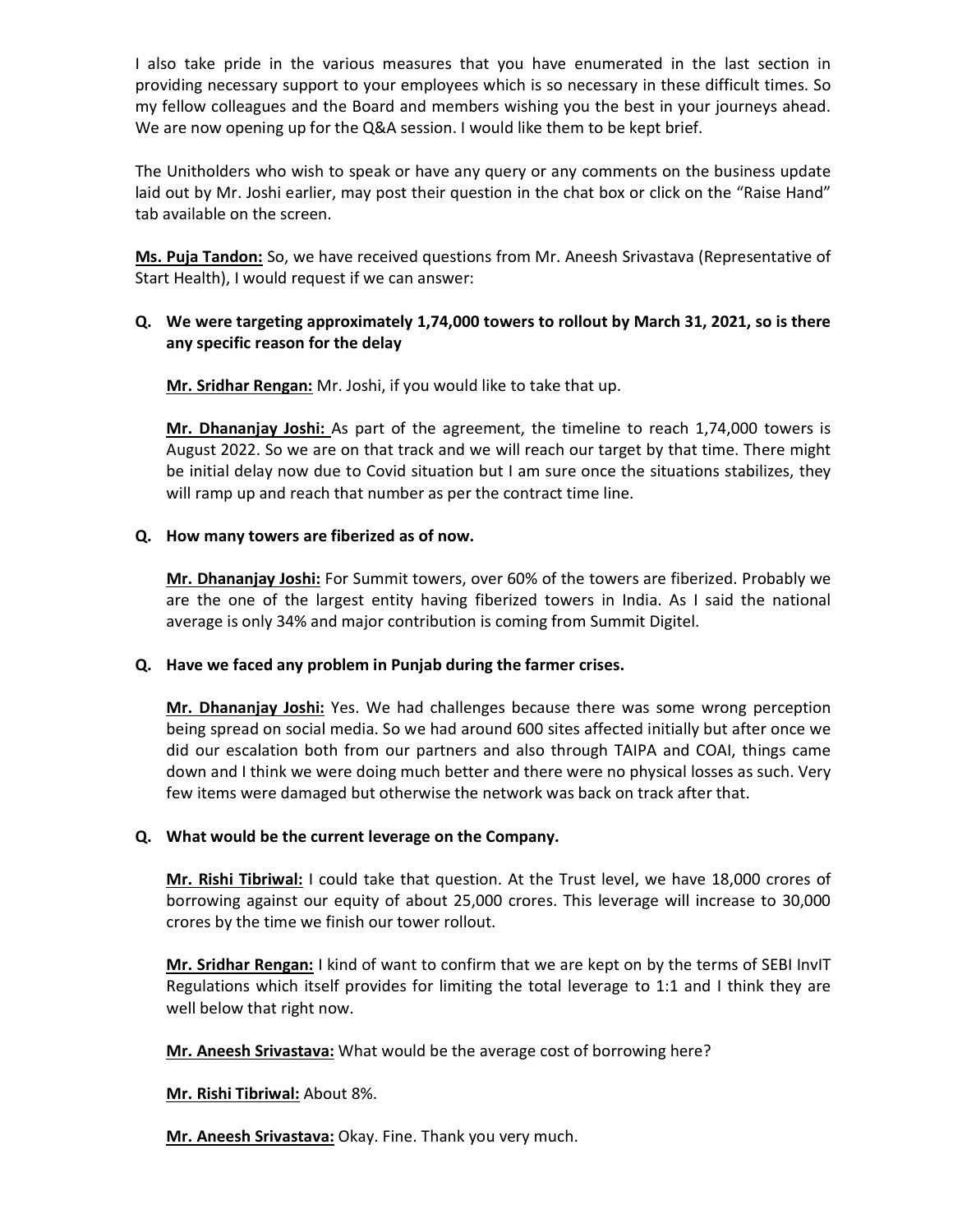Ms. Puja Tandon: One more question we have from Mr. Prashant Shah (Representative of Serum Institute):

## Q. What are the plans to achieve break even.

Mr. Sridhar Rengan: Mr. Joshi would you take up the question.

Mr. Rishi Tibriwal: I could take that question. So, the Tower Infrastructure Trust as a whole does make money. The loss that you see in the financial statements is really the depreciation on the towers so it's a non-cash item and as a cash generating unit we do distribute and have distributed the EBITDA cash generated on a monthly basis and going forward on a quarterly basis. I hope that answers your question.

Mr. Sridhar Rengan: Thank you Mr. Tibriwal. So I will close this Q&A session and get on to the next item. We are now taking up the following agenda items as per the Notice. I now request Ms. Puja Tandon to provide a brief background on the agenda items:

1. Agenda Item No. 1 relates to approval for changing the name of the Tower InvIT from "Tower Infrastructure Trust" to "Data Infrastructure Trust"

Background: Unitholders are requested to note that it is proposed to change the name of the Tower InvIT from "Tower Infrastructure Trust" to "Data Infrastructure Trust" to increase the future business possibilities of the Trust. Also, the Trust would have a broader scope under the name "Data" which would be more reflective of the overall business profile of the Trust assets in the future.

2. Agenda Item No. 2 relates to approval of the proposed amendments to the Indenture of Trust of Tower Infrastructure Trust dated January 31, 2019

Background: Unitholders are requested to note that the Indenture of Trust dated January 31, 2019 executed between the settlor, Reliance Industrial Investments and Holdings Limited and Axis Trustee Services Limited in respect of the establishment of the Trust, is proposed to be amended so as to provide for the inclusion of the new sponsor BIF IV Jarvis India Pte. Ltd pursuant to the Deed of Accession dated August 26, 2020. The proposed amendments are mentioned in the explanatory statement to the EGM Notice, which was also separately circulated to the Unitholders by the Investment Manager.

3. Agenda Item No. 3 relates to approval for proposed conversion of Summit Digitel Infrastructure Private Limited (formerly known as Reliance Jio Infratel Private Limited) owned by Tower InvIT from private company to a public limited company

Background: It is proposed to convert SPV of the Trust i.e. Summit, from a private company to a public limited company to expand the potential investor base and provide flexibility. This will also enhance the overall governance framework of the SPV. Unitholders are requested to note that the proposed conversion, would not affect or impact the ownership structure/control/voting power available with the Trust with respect to Summit and the Trust would continue to remain the sole equity shareholder of Summit with all voting powers.

Mr. Sridhar Rengan: The Unitholders who wish to speak or have any query on the agenda items or any comments, may post their question in the chat box or click on the "Raise Hand" tab available on the screen.